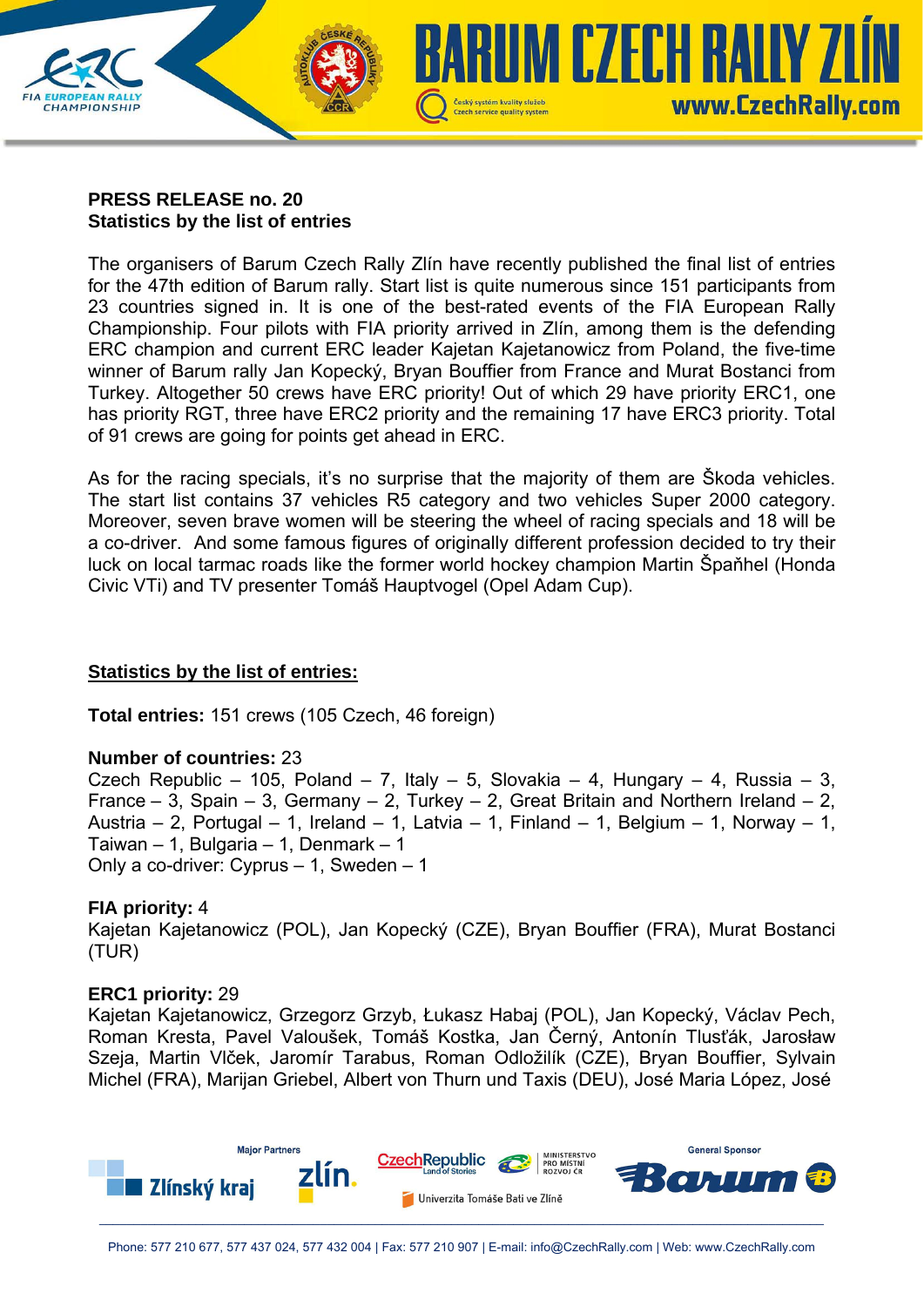

António Suárez (ESP), Dávid Botka, László Német (HUN), Bruno Magalhães (PRT), Alexey Lukyanuk (RUS), Josh Moffett (IRL), Martin Koči (SVK), Nikolaj Gryazin (LVA), Murat Bostanci (TUR), Massimiliano Rendina (ITA)

## **RGT priority:** 1

Romain Dumas (FRA)

### **ERC2 priority:** 3

Zelindo Melegari (ITA), Tibor Érdi jun. (HUN), Sergej Remennik (RUS)

#### **ERC3 priority:** 17

Filip Mareš, Radomír Kupec, Dominik Brož (CZE), Aleksander Zawada, Dariusz Poloński, Jerzy Tomaszczyk (POL), Chris Ingram, Catie Munnings (GBR), Simon Wagner, Julian Wagner (AUT), Jari Huttunen (FIN), Buğra Banaz (TUR), Sebastien Bedoret (BEL), Kristóf Klausz (HUN), Emma Falcón (ESP), Tamara Molinaro (ITA), Artur Muradian (RUS)

### **ERC priority U28 Junior:** 7

Jan Černý (CZE), Marijan Griebel (DEU), José Maria López José António Suárez (ESP), Josh Moffett (IRL), Sylvain Michel (FRA), Nikolaj Grjazin (LVA)

### **ERC priority U27 Junior:** 13

Filip Mareš, Radomír Kupec, Dominik Brož (CZE), Aleksander Zawada, Dariusz Poloński, Jerzy Tomaszczyk (POL), Simon Wagner, Julian Wagner (AUT), Chris Ingram, Catie Munnings (GBR), Jari Huttunen (FIN), Buğra Banaz (TUR), Sebastien Bedoret (BEL), Kristóf Klausz (HUN), Emma Falcón (ESP), Tamara Molinaro (ITA), Artur Muradian (RUS)

## **Classification according to the listed classes in FIA European Rally Championship (ERC)**

**Total entries:** 91 crews

**RC2 Class** – S2000-Rally: 2.0 Atmospheric, Group R5 (VR5), Group NR4 over 2000 cc (current N4) – 52 cars

**RGT Class** – RGT cars: 1 car

**RC3 Class** – Group A over 1600 cc, Super 1600, R2 (Atmospheric – over 1600 cc and up to 2000 cc – VR2C and turbo – over 1067 cc and up to 1333 cc – VR2C), R3 (Atmospheric – over 1600 cc and up to 2000 cc – VR3C and turbo – over 1067 cc and up to 1333 cc –